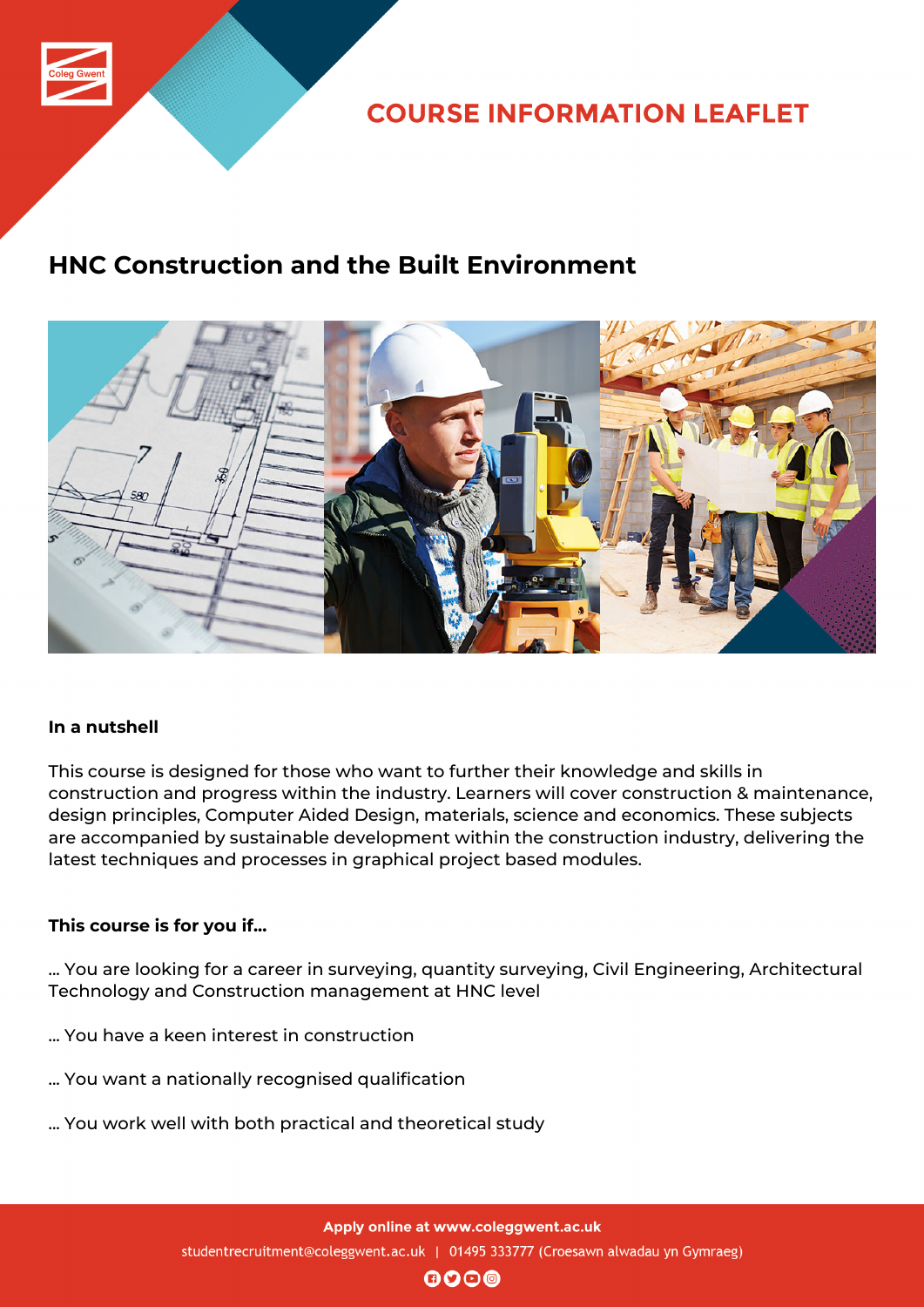

# **COURSE INFORMATION LEAFLET**

#### **What will I be doing?**

The qualification is provided by Pearson (Edexcel) and delivered by industry professionals at the Newport Campus.

Modules include:

Principles of refurbishment Construction practice management Construction information (including CAD) Indvidual project **BIM** Measuring **Tendering** Estimating.

Current projects include design and management of a voluntary refurbishment buildings and design and specification of residential maintenance and community support.

Sessions are a blend of lectures, design studios and practical experimentation, based around real project scenarios and simulated problems.

Once complete, you'll achieve the HNC Diploma Construction and the Built Environment. Study towards an industry recognised qualification in Construction, professionally recognised by ICE, CIAT, ISE, RICE, CIOB, CIBSE and CIPHE.

Full time, part time or Apprenticeship pathways are available.

## **What is expected of me?**

To enter this course, you'll need:

Trade experience with 1 year foundation Subsidiary diploma at level 3 2 A-Levels or equivalent, or BTEC Level 3 at Merit Grade and above Trade Diplomas and NVQs accepted with appropriate level of experience Interview with a tutor to discuss personal situations and assess the level of experience already achieved in a similar field.

We expect full commitment to your studies and the ability to continue your studies in your

 $0000$